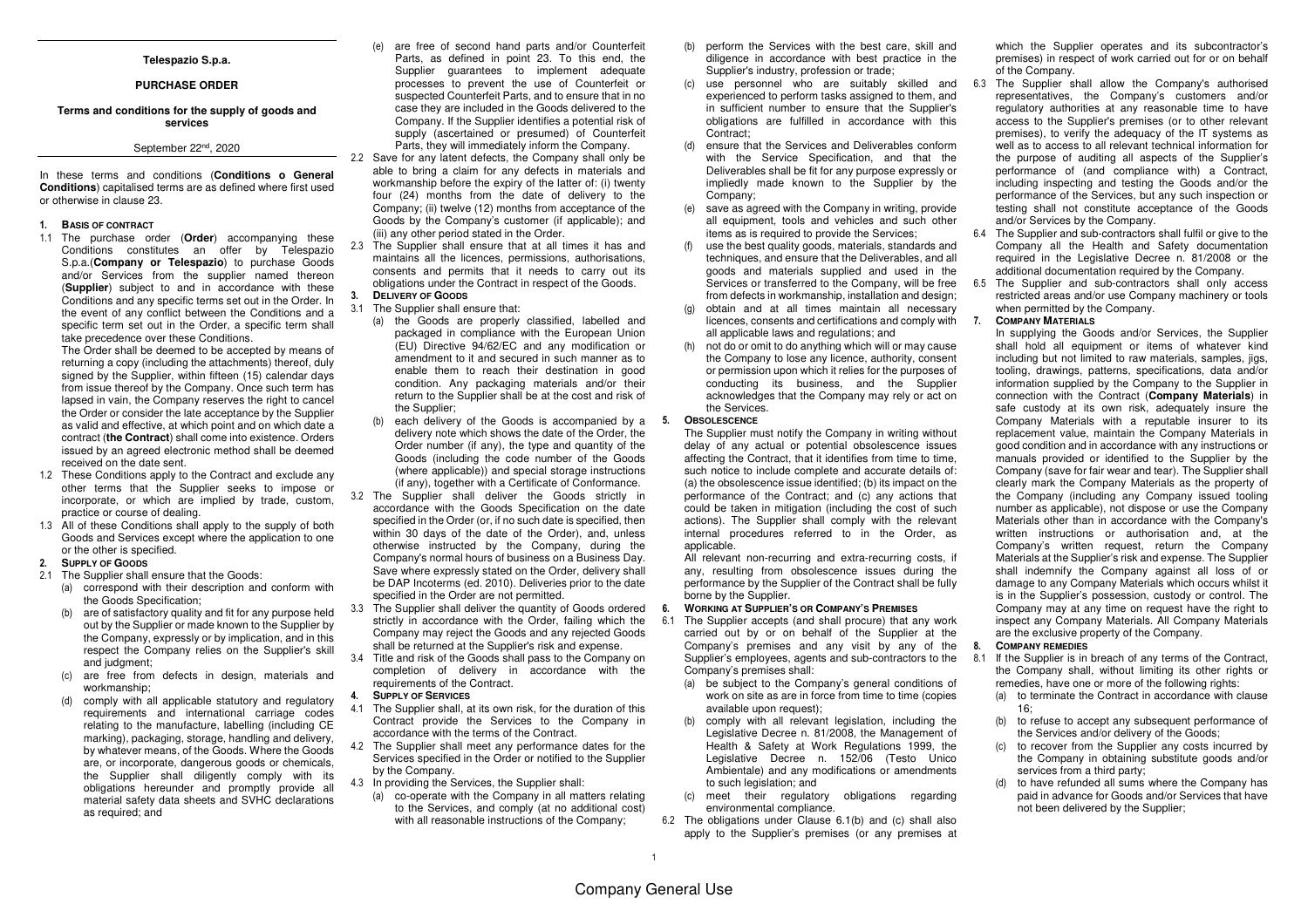- (e) to claim damages for any additional costs, loss or expenses incurred by the Company which are in any way attributable to the Supplier's breach:
- (f) to require the Supplier to repair or replace, at Company option, any rejected Goods within 30 days of notification, or to provide a full refund of the price of the rejected Goods (to the extent paid); and
- (g) to reject the Goods (in whole or in part) whether or not title has passed and to return them to the Supplier at the Supplier's risk and expense.
- 8.2 If any Goods and/or Services are not delivered by the applicable date, the Company may, at its option, claim or deduct, from any sums payable, 2 per cent of the total price, in aggregate, of the Goods and/or Services: (i) not delivered on the correct date; and (ii) which have been delivered but that cannot be used by the Company for the purpose for which they were ordered, as a result of the delay, for each week's delay in delivery by way of a penalty as per article 1382 of the Italian Civil Code, up to a maximum of 14 per cent. Such penalty shall be charged for the delay in delivery and is not in substitution of the remedy in clause 8.1 above. The Company shall not impose such penalty provided the delay in delivery does not exceed seven (7) calendar days.
- 8.3 The Company may withhold any advance payments agreed under the Contract if the Supplier has breached the Contract until such time as the breach is remedied to the Company's reasonable satisfaction.
- 8.4 These Conditions shall extend to any substituted or remedial services and/or repaired or replacement goods supplied by the Supplier, save that for repairs only the unexpired part of the periods in clause.2.2 shall apply.
- 8.5 The Company's rights under this Contract are in addition to its rights and remedies implied by the law.

#### **9. COMPANY'S OBLIGATIONS**

 The Company shall provide the Supplier with reasonable access at reasonable times to the Company's premises for the purpose of providing the Services and provide such information as the Supplier may reasonably request for the provision of the Services and the Company considers reasonably necessary for the purpose of providing the Services.

- **10. CHARGES AND PAYMENT**
- 10.1 The price for the Goods and/or the charges for the Services (deemed to include every cost and expense directly or indirectly incurred by the Supplier in connection thereto) shall be the amount set out in the Order, exclusive of value added tax. No extra charges shall be effective unless agreed in writing and signed by the Company.
- 10.2 In respect of Goods, save as otherwise agreed, the Supplier shall invoice the Company on or at any time after completion of delivery. In respect of Services, the Supplier shall invoice the Company on completion of the Services, being understood that in both cases the Supplier will be entitled to issue the relevant invoice exclusively upon receipt from the Company of a certificate of acceptance as acknowledgement of the correct delivery of the Goods and/or performance of the Services. Each invoice shall include such supporting information (i.e. shipping documents for Goods and a certificate of acceptance for Services) required by the Company to verify the accuracy of the invoice, including but not limited to the relevant Order number.
- 10.3 In consideration of the supply of Goods and/or Services by the Supplier strictly in accordance with the Order, the Company shall pay the invoiced amounts within date of invoice end of month plus 75 days or that different term agreed in the Contract and upon receipt of a valid and correct invoice to a bank account nominated in writing by the Supplier. In case of supply of Services, all invoices shall be payable only if accompanied by DURC (Documento Unico di Regolarità Contributiva) required by Italian law or any other equivalent certification of labour compliance required by the law, valid and effective at the date of payment. Taking into account that the Company is a party falling within the scope of the so called "split payment" law, pursuant to article 17-ter of Italian D.P.R. 633/1972, as further amended by article 1 of D.L. April 24, 2017 No. 50, payment of the invoiced amounts will be made net of VAT (if applicable). VAT will be paid by the Company directly to the tax authorities.
- 10.4 Payments shall only be made in favour of the Supplier (and therefore cannot be made to bank accounts of any individual or legal person other than the Supplier) and in the country where the activities are performed or where the Supplier has its tax residence or registered office.
- 10.5 The Supplier shall maintain complete and accurate records of the time spent and materials used by the Supplier in providing the Services. The Supplier consents to the Company disclosing copies of all Orders and Supplier invoices to the Company's customer where required by law and the Supplier shall ensure that this right is procured from its suppliers in connection with the **Contract**
- 10.6 For any disputed matters payment obligations shall be suspended in connection thereto until the matter is finally resolved.
- 10.7 To the extent the obligation of electronic invoicing is applicable, as provided by the Italian Law no.205/2017, the Supplier shall submit the relevant invoice using the relative identification code ("Codice Destinatario di Telespazio" to be used is "GYWS7QR"). In all other cases the invoices shall be sent in unmodifiable pdf format to the e-mail address fornitori@telespazio.com and/or telespazio.afc.ad@pec.it.
- **11. INTELLECTUAL PROPERTY RIGHTS**
- 11.1 In respect of the Goods and any goods that are transferred to the Company as part of the Services under this Contract, including without limitation the Deliverables or any part of them, the Supplier warrants that it has full clear and unencumbered title to all such items, and that at the date of delivery of such items to the Company, it has full and unrestricted rights to sell and transfer all such items to the Company and its onward supply to (and use by) third parties.
- 11.2 The Supplier assigns to the Company, with full title guarantee and free from all third party rights, all Intellectual Property Rights developed in connection with the Goods and/or Services under the Contract;
- 11.3 The Supplier shall, promptly at the Company's request, do (or procure to be done) all such further acts and things, provide or procure any necessary information and/or know how to the Company and execute all such other documents for the purpose of securing for the Company the full benefit of the Contract, including without limitation all right, title and interest in and to the Intellectual Property

clause 11.2

**12. INDEMNITY**

 The Supplier shall keep the Company indemnified against all liabilities, costs, expenses, damages and losses suffered or incurred by the Company as a result of or in connection with any claim made against the Company:

- (a) for actual infringement of a third party's Intellectual Property Rights arising out of, or in connection with, the manufacture, supply or use of the Goods, or receipt, use or supply of the Services, but only to the extent that the claim is not attributable to acts or omissions of the Company;
- (b) by a third party for death, personal injury or damage to property arising out of, or in connection with, defects in Goods, to the extent that the defects in the Goods are attributable to the acts or omissions of the Supplier, its employees, agents or subcontractors; and
- (c) by a third party arising out of or in connection with the supply of the Goods or the Services, to the extent that such claim arises out of the breach, negligent performance or failure or delay in performance of the Contract by the Supplier, its employees, agents or subcontractors.

#### **13. INSURANCE**

 During the term of the Contract and for a period of three years thereafter, the Supplier shall maintain in force, with a reputable insurance company, a public liability insurance, and a product liability insurance, for an amount suitable to cover any liabilities that may arise under or in connection with the Contract, and shall, on the Company's request, produce the insurance certificate.

- **14. CONFIDENTIALITY**
- 14.1 The Supplier shall keep in strict confidence all technical or commercial know-how, specifications, inventions, processes or initiatives which are of a confidential nature and have been disclosed to it by the Company (the "**Reserved Information**"), its employees, agents or subcontractors, and any other confidential information concerning the Company's business, its products and services which the Supplier may obtain. The Supplier shall only disclose such confidential information to those of its employees, agents and subcontractors who need to know it for the purpose of discharging the Supplier's obligations under the Contract, and shall ensure that such employees, agents and subcontractors comply with the obligations set out in this clause as though they were a party to the Contract. The Supplier may also disclose such of the Company's confidential information as is required to be disclosed by law, any governmental or regulatory authority or by a court of competent jurisdiction, provided that the Supplier notifies the Company in advance of any such disclosure where it is lawful to do so and provided that the Supplier shall not release the same to any third party unless it receives prior written assurances that it will be treated in confidence. The Supplier shall immediately return to the Company and delete from all IT systems, on request of the latter, all Reserved Information, providing evidence of such deletion.
- Rights assigned to the Company in accordance with 14.2 The Supplier shall not publicise or otherwise disclose this Contract nor any of its terms to any party without the prior written approval of the Company.
	- 14.3 The Supplier shall apply to each Company's Reserved Information disclosed the specific security measures described below, appropriate to the level of classification assigned to such information: -**Company Confidential**: information can be disclosed

 only to people in a predefined nominative distribution list. The disclosure of paper documentation takes place either by hand delivery or with double envelope through authorized carriers. The disclosure in electronic format is allowed via email with encryption (it is forbidden to use private / free mailboxes) or through file sharing systems with encryption and double-factor authentication; the minimum acceptable encryption is always AES256.

 - **Company Restricted:** information can be disclosed to a predefined distribution list only. The disclosure of paper documentation takes place either by hand delivery or with double envelope through authorized carriers. The disclosure in electronic format is allowed via email with encryption (it is forbidden to use private / free mailboxes) or through file sharing systems with encryption and double-factor authentication; the minimum acceptable encryption is always AES256.

 - **Company Internal**: information in paper form can be disclosed by hand delivery or by post in a sealed envelope. The disclosure in electronic format is allowed via email (it is forbidden to use private / free mailboxes) or through file sharing systems with access control with user ID and password.

- 14.4 It is understood that Telespazio will be entitled to take legal action to claim for the damages incurred from the non-fulfilment of the confidentiality obligations provided herein, or to obtain a judicial order for the protection of its own interests.
- **15. EXPORT LICENCES AND CONSENTS**
- 15.1 The Supplier shall obtain, at its own cost, all such export licences and other consents in connection with any Goods and/or Services as are required from time to time prior to the dispatch of the relevant shipment or provision of the relevant Services (as applicable) and shall promptly provide copies of the same to the Company on receipt thereof together with accurate and complete details of: (i) all authorised third parties (to include the end user) and their role; (ii) the Goods and/or Services, part or item export classification number; (iii) the country of origin; (iv) the country of manufacture; (v) export licence number; and (vi) export license date of issue. The Company may withhold all further payments under this Order until the Supplier has fully complied with its obligations under this clause 15.1.
- 15.2 Should the Supplier not be able to deliver the Goods and/or Services on the agreed delivery date as a result of non-availability of any export licences and/or consents the Supplier shall use its best endeavours to secure the required export licences and/or consents without further delay and shall indemnify the Company against all liabilities, costs, expenses, damages and losses suffered or incurred by the Company arising out of or in connection with such delays save where such failure and/or delay is beyond the reasonable control of the Supplier.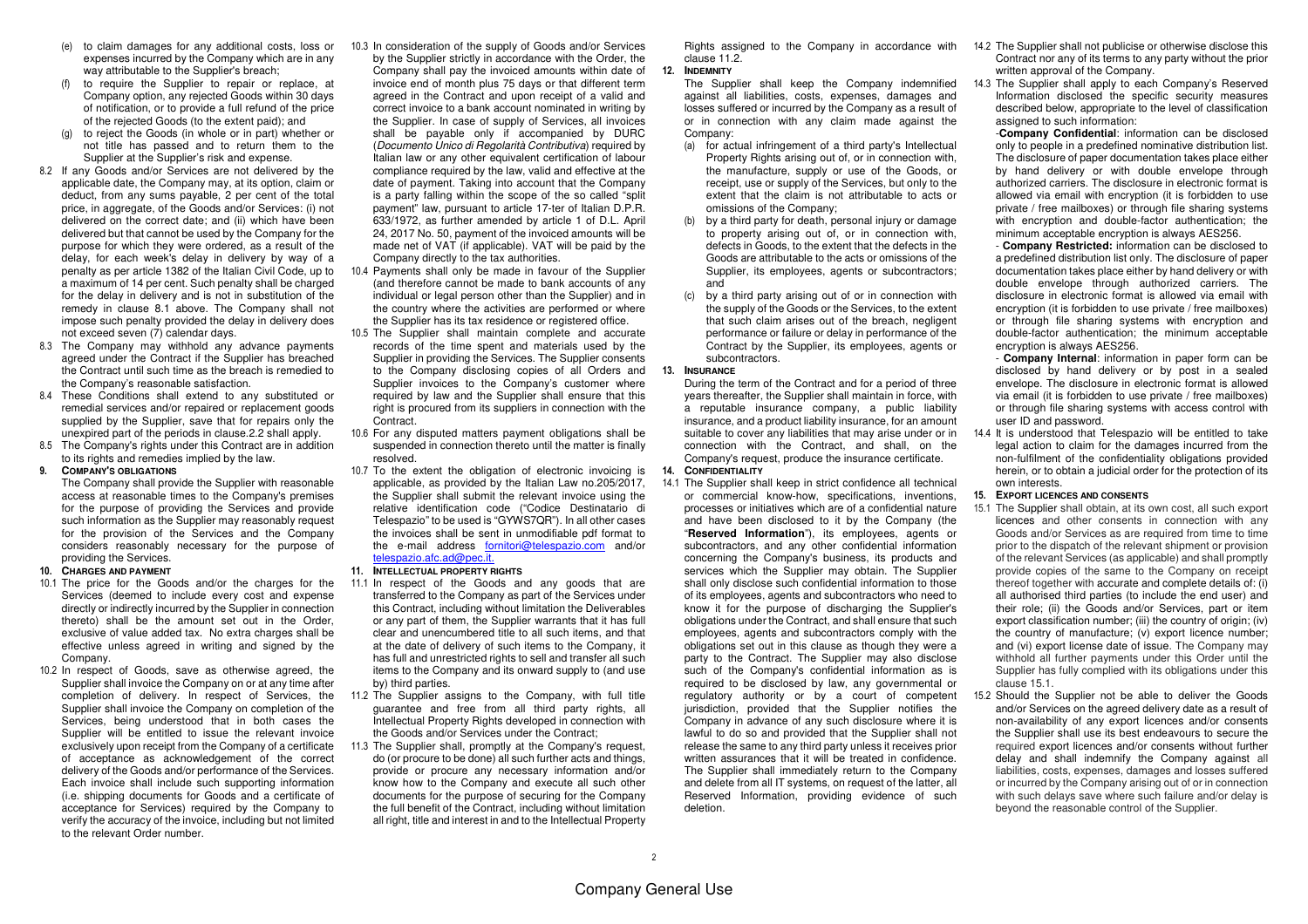#### **16. TERMINATION**

- 16.1 Without limiting its other rights or remedies, the Company may terminate the Contract in whole or in part at any time with immediate effect by giving written notice to the Supplier, whereupon the Supplier shall discontinue all work on the Contract so terminated and shall immediately repay to the Company any advance payment(s) paid by the Company to the Supplier relating to the Contract (or part thereof) so terminated.
- 16.2 Subject to clause 16.3, the Company shall pay the Supplier fair and reasonable compensation for any work in progress on the Goods at the time of termination and/or for any Services already performed, but such compensation shall not include loss of anticipated profits or any consequential loss. The Supplier agrees to accept such sum in full and final satisfaction of all claims arising out of such termination and it shall use its best endeavours to minimise the direct loss arising from such termination. In no case will the amount payable by the Company for the terminated work exceed the price that would have been payable if that work had been completed. The Company reserves the right to recover any completed part of the Goods and/or Services and any relevant documentation related thereto.
- 16.3 The provisions of clauses 16.1 and 16.2 shall not apply where the Company has terminated the Contract for any of the following reasons:
	- (a) the Supplier commits a breach of any term of the Contract and (if such a breach is remediable) fails to remedy that breach within fifteen (15) days of receipt of notice in writing to do so;
	- (b) the Supplier is unable to pay its debts as they fall due or is deemed unable to pay its debts;
	- (c) the Supplier makes a proposal for or enters into any compromise or arrangement with its creditors or it enters into liquidation or it suffers the appointment of an administrator or receiver;
	- (d) the Supplier (being a company) is subject to a winding up petition or (being an individual) is the subject of a bankruptcy petition or order to the extent permitted and subject to article 72 of the Legislative Decree 9<sup>th</sup> January 2006, n. 5 or any other equivalent law on the matter:
	- (e) the Supplier suspends or ceases, or threatens to suspend or cease, all or a substantial part of its business,

 and in such circumstances the Company shall have the right to recover any costs, charges, or expenses incurred, including those sustained to procure the Goods and/or Services elsewhere in addition to any further damages or losses that the Company may suffer as a consequence of such termination. Termination of the Contract, however arising, shall not affect any of the parties' rights and remedies that have accrued as at termination.

- 16.4 Clauses which expressly or by implication survive termination of the Contract shall continue in full force and effect, including but not limited to clause 12 (Indemnity) and clause 14 (Confidentiality).
- 16.5 On termination of the Contract for any reason, the Supplier shall deliver to the Company, immediately upon request, all Deliverables whether or not then complete, and return all Company Materials. Until they have been returned or delivered, the Supplier shall be solely

responsible for their safe keeping and will not use them for any purpose not connected with this Contract.

- **17. ANTICORRUPTION LAWS, ORGANIZATIONAL MANAGEMENT AND CONTROL MODEL PURSUANT TO LEGISLATIVE DECREE N.231/01,ANTI-CORRUPTION CODE AND CODE OF ETHICS**
- 17.1 In the performance of the Contract, the Supplier shall fully comply with the applicable anticorruption laws (the"**Anticorruption Laws**").
- 17.2 The Supplier also undertakes to comply with, and to have any of its employees and/or subcontractors/suppliers, all principles provided in the Company's Organizational Management and Control Model pursuant to Legislative Decree 8th June 2001 n. 231 (" **Model 231**") adopted by Telespazio, in the Code of Ethics of Telespazio and in the Anticorruption Code of the Leonardo Group (hereinafter collectively referred to as the "**Codes**") available on the Company's website, regarding which the Supplier declares its thorough knowledge and acceptance.
- 17.3 The non-compliance, even partial, with the principles established in the Model 231 and/or in the Codes and/or in the Anti-Corruption Laws shall constitute a serious nonfulfilment and shall give the Company the right to terminate the Contract by sending a registered letter containing the brief indication of the circumstances proving the non-fulfilment.

 In the event of news or press information alleging such non-compliance, pending all related investigations, the Company shall have the right to suspend and/or terminate the Contract by means of registered letter containing indications of the circumstances from which such non-compliance may be reasonably deduced.

 The right to terminate or to suspend the execution of the Contract will be to the detriment of the Supplier, that will be charged with all major or consequential costs deriving there from, who will be also liable for any further material/non material damages deriving from such nonfulfilment. The Supplier shall hold the Company harmless and indemnified from any and all actions or claims brought by any third parties in connection with such noncompliance or, in any event, consequential thereto.

**18. OFFSET OBLIGATIONS**

 At the Company's request, the Supplier shall use its reasonable endeavours to support the Company in fulfilling its Offset Obligations and shall grant to the Company the full benefit of all applicable offset credit in relation with the Order.

#### **19. COMPLIANCE WITH LAWS AND RULES**

 In its performance of the Contract the Supplier shall comply with:

- (a) all applicable laws and regulations including, but not limited to, the Relevant Regulations as may apply. The obligation contained in this clause 19 is in addition to all other Conditions requiring the Supplier to comply with all applicable laws; and
- (b) the Company's quality requirements for Suppliers as may be in force from time to time; and
- (c) Law 136/2010, if the final Customer is an Italian public entity. In this case the parties undertake to trace and record the financial flows related to the performance of the supply. In particular the Supplier is committed to:
	- ensure that contracts and/or orders contain the provision under this article;
- use payment methods to ensure full traceability of every financial movement related to the Order;
- communicate the bank details in compliance with the law provisions;
- indicate in the invoice the number of C.I.G. and (if applicable) C.U.P. sent by the Company.

 The Company reserves the right to require, at any time, even by fax or via e-mail the documentation providing the fulfilment of the obligations stated in this article. In the event of unfulfilment by the Supplier of the present provision, the Company may suspend any payment to the Supplier.

#### **20. PROCESSING OF PERSONAL DATA**

- 20.1 The Parties acknowledge that in the ordinary course of this Contract, even during the pre-contractual stage, they may come to possess contact data in relation to employees, consultants and other representatives of the other Party ("**Business Contact Data**"). Subject to compliance with the EU General Data Protection Regulation 2016/679 and its implementing EU and Italian laws, as amended and integrated from time to time, including the Italian Legislative Decree no. 196/2003 (hereinafter, jointly, the "**Applicable Privacy Law**"), the Parties will process such Business Contact Data only for purposes connected with the Contract, including for carrying out and keeping business relationship between them, for administrative and accounting purposes, as well as for complying with legal obligations.
- 20.2 The Supplier agrees that the provision of personal data for the purposes under the preceding clause 20.1 and the consent to the processing of such data is necessary; failing this provision and consent, the Company may be in a position to not carry out and keep the business relationship with the Supplier.
- 20.3 If, during the performance of the Contract set forth herein, the Parties ascertain that it is necessary to process further personal data (other than the Business Contact Data) pursuant to the Applicable Privacy Law, and that Data Controller should be the Company, the Parties undertake, as of now, to comply with the provisions of the Applicable Privacy Law, in the roles respectively assumed by each Party in the processing of personal data. In this last case the Company will appoint the Supplier, that will accept, as Data Processor pursuant to Article 28 of the GDPR, by virtue of a deed of appointment that will be agreed between the Parties. As a consequence, by virtue of such appointment, the Supplier shall respect the instructions and the obligations laid down by the Data Controller, and fulfil the obligations set forth by the Applicable Privacy Law.

#### **21. GENERAL**

- 21.1 The Company may, but the Supplier may not assign, transfer, mortgage, charge, subcontract, declare a trust over or deal in any other manner with all or any of its rights or obligations under the Contract without the prior written consent of the Company, such consent not to be unreasonably withheld or delayed in the case of a subcontract proposed by the Supplier that is deemed to be necessary to the fulfilment of the Contract.
- 21.2 Any notice or other communication given to a party under or in connection with the Contract shall be in writing,

addressed to that party at its registered office (if it is a company) or its principal place of business (in any other case) or such other address as that party may have specified to the other party in writing in accordance with this clause, and shall be delivered personally, or sent by pre-paid first class post or other next working day delivery service or commercial courier. A notice or other communication shall be deemed to have been received: if delivered personally, when left at the address referred to in this clause 21.2 above; if sent by pre-paid first class post or other next working day delivery service, on the second Business Day after posting; if delivered by commercial courier, on the date and at the time that the courier's delivery receipt is signed. The provisions of this clause shall not apply to the forwarding services of judicial documents in any legal action.

- 21.3 If any provision or part-provision of the Contract is or becomes invalid, illegal or unenforceable, it shall be deemed modified to the minimum extent necessary to make it valid, legal and enforceable. If such modification is not possible, the relevant provision or part-provision shall be deemed deleted. Any modification to or deletion of a provision or part-provision under this clause shall not affect the validity and enforceability of the rest of the Contract.
- 21.4 A reference to a statute or statutory provision in the Contract is a reference to such statute or statutory provision as amended or re-enacted. A reference to a statute or statutory provision includes any subordinate legislation made under that statute or statutory provision, as amended or re-enacted.
- 21.5 A waiver of any right or remedy under the Contract or law is only effective if given in writing and shall not be deemed a waiver of any subsequent breach or default. No failure or delay by a party to exercise any right or remedy provided under the Contract or by law shall constitute a waiver of that or any other right or remedy, nor shall it prevent or restrict the further exercise of that or any other right or remedy. No single or partial exercise of such right or remedy shall prevent or restrict the further exercise of that or any other right or remedy.
- 21.6 Nothing in the Contract is intended to, or shall be deemed to, establish any partnership or joint venture between the parties, nor constitute either party the agent of the other for any purpose. Neither party shall have authority to act as agent for, or to bind, the other party in any way.
- 21.7 A person who is not a party to the Contract shall not have any rights to enforce its terms.

 Except as set out in these Conditions, no variation of the Contract, including the introduction of any additional terms and conditions, shall be effective unless it is agreed in writing and signed by the Company.

#### **22. GOVERNING LAW AND JURISDICTION**

 The Contract, and any dispute or claim arising out of or in connection with it or its subject matter or formation (including non-contractual disputes or claims), shall be governed by, and construed in accordance with the laws of Italy and each party irrevocably submits to the exclusive jurisdiction of the court of Rome, Italy.

**23. DEFINITIONS**

 **Business Day:** a day other than a Saturday, Sunday or public holiday in Italy.

 **Certificate of Conformance:** a certificate signed on behalf of the Supplier by an appropriately qualified